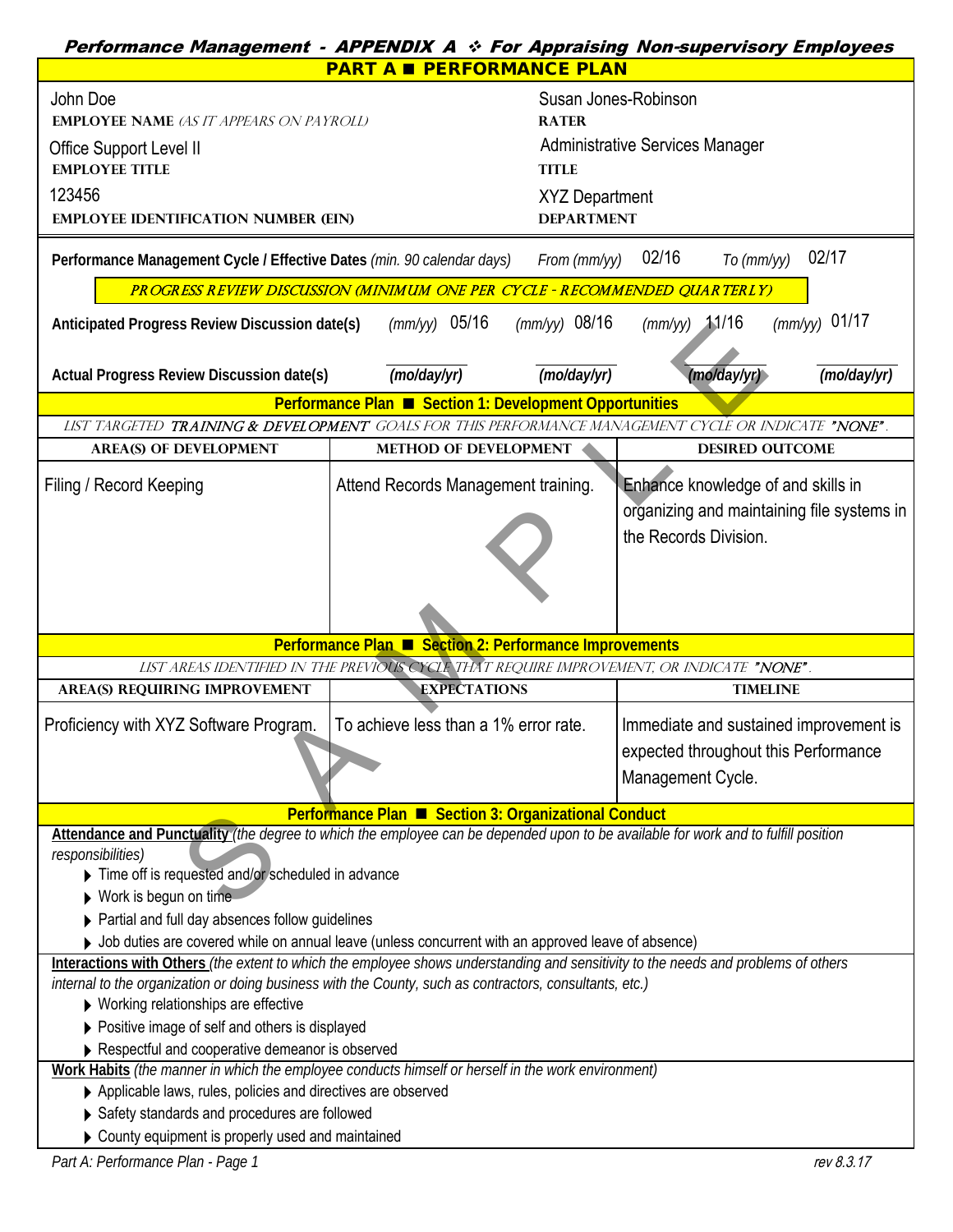#### Performance Management - APPENDIX A  $\cdot$  For Appraising Non-supervisory Employees **Performance Plan ■ Section 4: Customized Performance Dimensions**

Include a minimum of three / maximum of five dimensions for this Performance Management cycle

| Adaptability (the efficiency with which the employee works under stress and responds to change)<br>• Changes in assignments, supervision, work schedules or locations are well received<br>• Professional demeanor is observed in tough situations<br>• Competing demands are effectively handled within the scope of the position                      |  |
|---------------------------------------------------------------------------------------------------------------------------------------------------------------------------------------------------------------------------------------------------------------------------------------------------------------------------------------------------------|--|
| Communications (the extent to which the employee applies routine oral and written communication skills<br>in daily work assignments)<br>• Unfamiliar terms and instructions are clarified<br>• Appropriate individuals are kept adequately informed of changes or new information<br>• Oral and written communications are clear and easy to understand |  |
| Customer Service (the degree to which the employee provides effective front-line services to external<br>customers)<br>• Customer confidence is increased through education<br>• Customers receive accurate guidance in service processing<br>• Customers are provided information consistent with the complexity and nature of their needs             |  |
|                                                                                                                                                                                                                                                                                                                                                         |  |
|                                                                                                                                                                                                                                                                                                                                                         |  |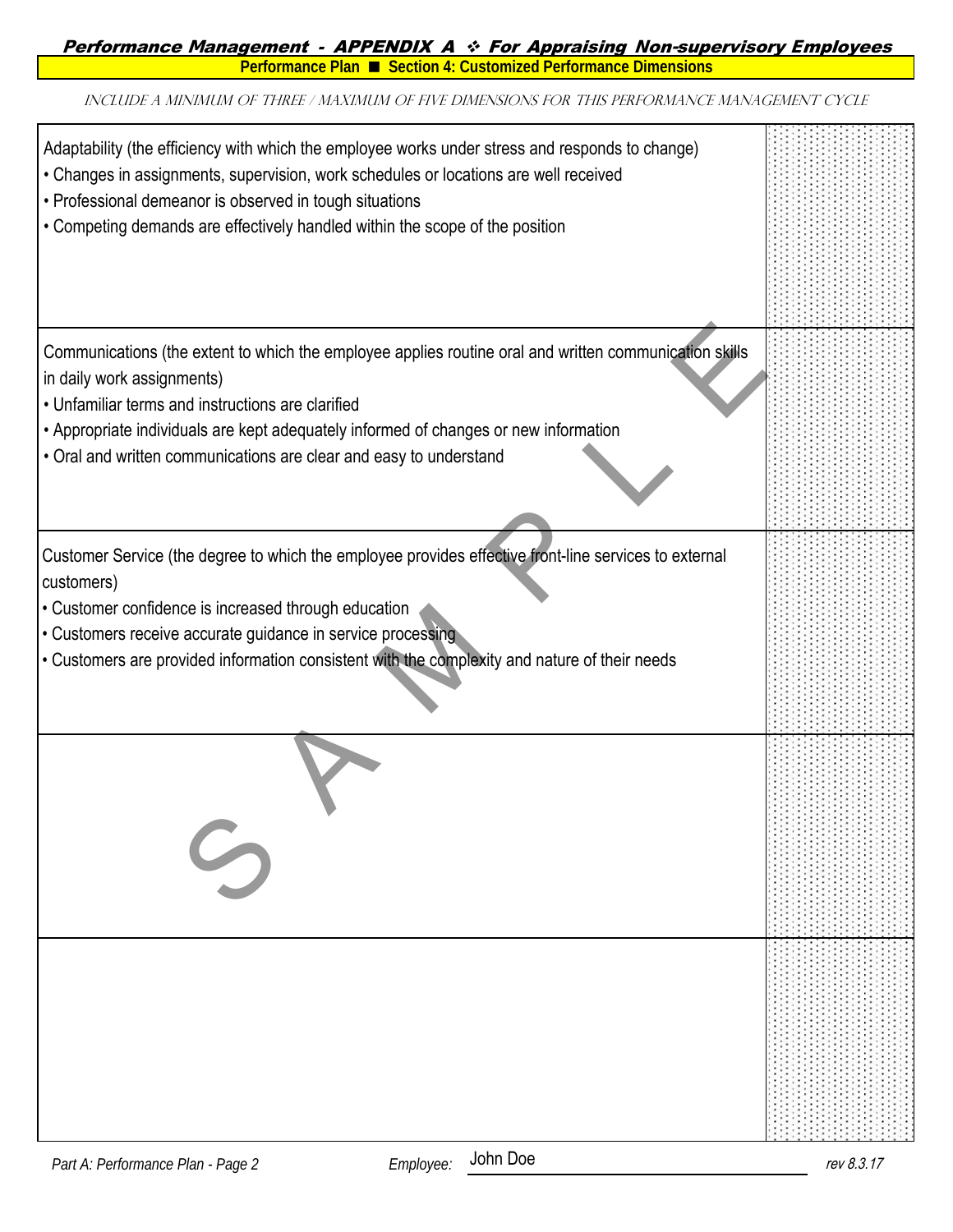| Performance Management - APPENDIX A $\div$ For Appraising Non-supervisory Employees<br><b>Performance Plan ■ Section 5: Signatures</b>                                                                                    |                                                  |
|---------------------------------------------------------------------------------------------------------------------------------------------------------------------------------------------------------------------------|--------------------------------------------------|
| Performance Plans must not be retroactive, therefore the month / year following the Rater's and Employee's signatures below<br>must match the beginning month / year of the Performance Management Cycle effective dates. |                                                  |
| Rater: I met with the employee and discussed this Performance Plan.                                                                                                                                                       |                                                  |
| Rater's Signature (Signs first, immediately after discussing plan with<br>employee)                                                                                                                                       | Date (mo/day/yr plan discussed with<br>employee) |
| Employee: I was given the opportunity to discuss the content of this Performance Plan with my Rater. I understand that I will receive an<br>appraisal at the end of this appraisal cycle.                                 |                                                  |
| Employee's Signature (Signs second, immediately after discussing<br>plan with Rater)                                                                                                                                      | Date (mo/day/yr plan discussed with Rater)       |
| Reviewer: I concur with the content of this Performance Plan.                                                                                                                                                             |                                                  |
| Reviewer's Signature (Final approval - signs last, after<br>Employee/Rater meet and sign)                                                                                                                                 | Date (mo/day/yr)                                 |
| A copy of the issued and Reviewer-signed Performance Plan is given to the employee. The original is maintained in the department<br>personnel file. Please do not send a copy of the Performance Plan to Human Resources. |                                                  |
| To print Performance Plan only: print pages 1-3 (please consider the environment and print double-sided)                                                                                                                  |                                                  |

*Employee:* John Doe *rev 8.3.17* John Doe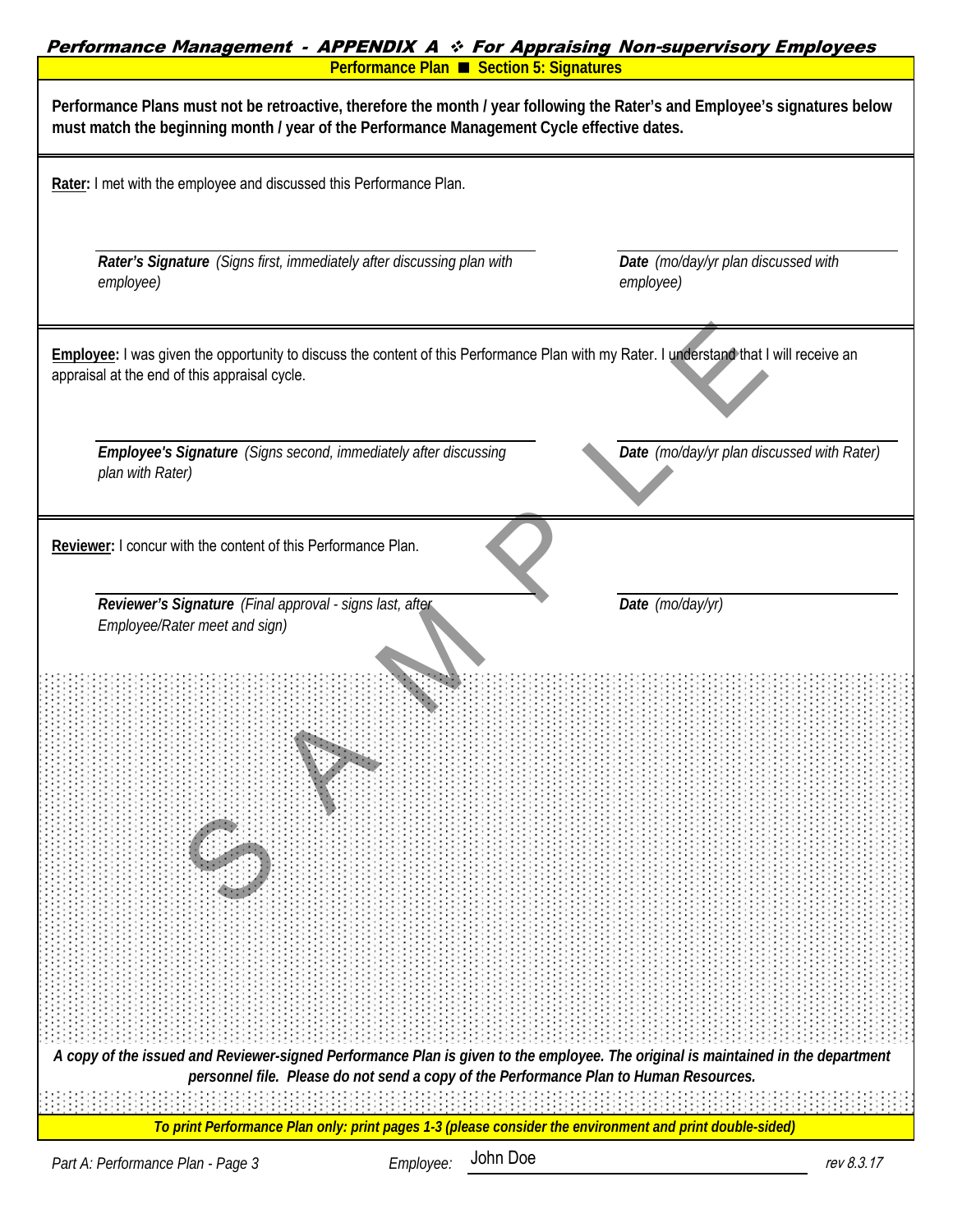Performance Management - APPENDIX A  $\div$  For Appraising Non-supervisory Employees

*This page intentionally left blank* This page intentionally left blank<br>This page intentionally left blank<br>Samples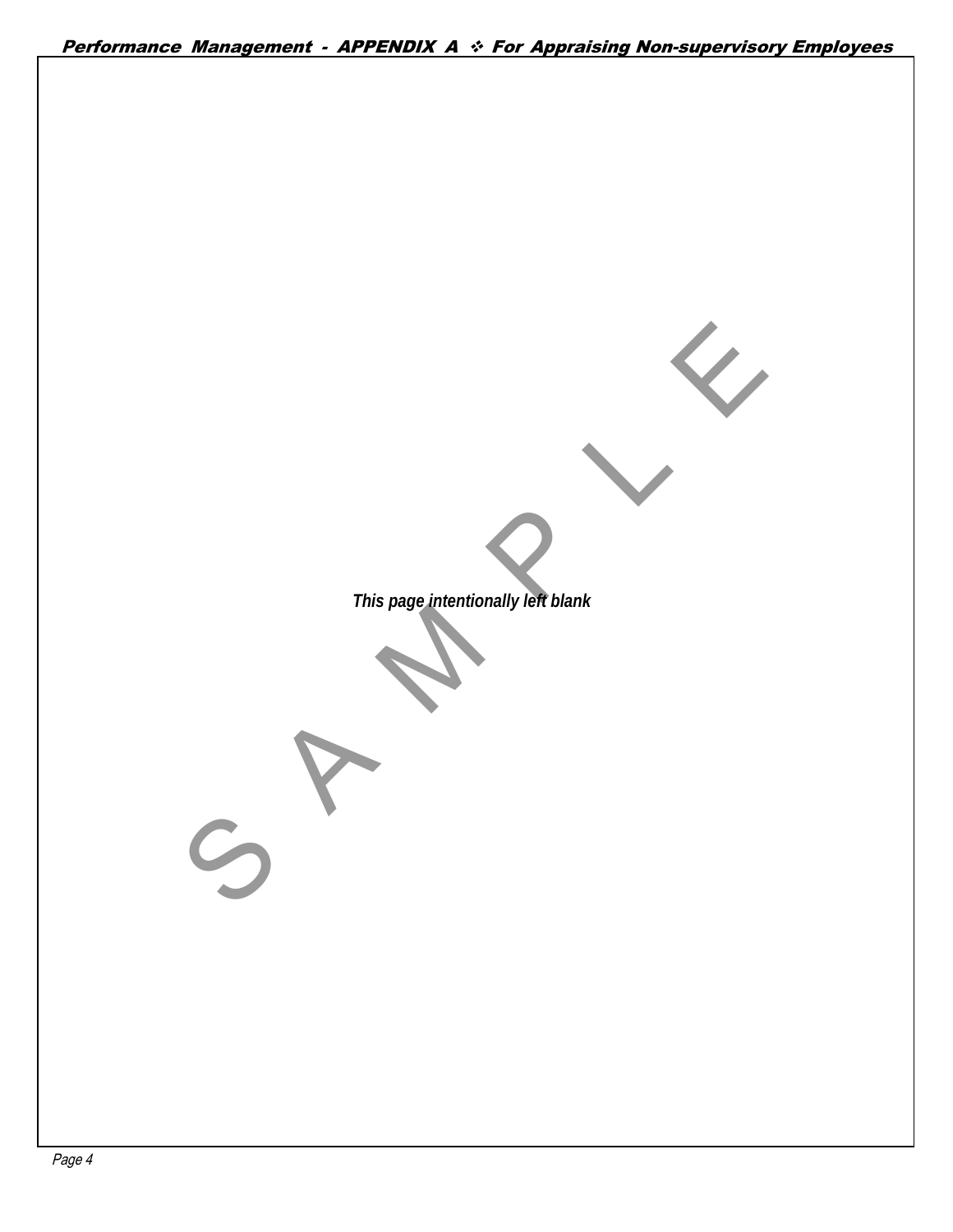# Performance Management - APPENDIX A  $\dot{\gamma}$  For Appraising Non-supervisory Employees **Rater Title Department**  $\blacktriangleright$   $\blacktriangleright$ **Type: Annual Appraisal DESIRED OUTCOME PART B · PERFORMANCE APPRAISAL Performance Management Cycle / Effective Dates**  Targeted training and development goals for this Performance Management Cycle, if any. Areas identified in the previous Cycle that require improvement, if any. **Performance Appraisal ● Section 1: Development Opportunities AREA(S) OF DEVELOPMENT employee identification number (ein) EMPLOYEE TITLE** *From (mm/yy) To (mm/yy)* **Employee Name** (as it appears on payroll) *(Min 90 calendar days / max approx. 1 yr)* **METHOD OF DEVELOPMENT Actual Date Appraisal Issued to Employee: EXPECTATIONS** *(mo/day/yr)* **Performance Appraisal ● Section 2: Performance Improvements AREA(S) REQUIRING IMPROVEMENT EXPECTATIONS TIMELINE** RATER'S COMMENTS (TO BE COMPLETED AS PART OF APPRAISAL) **Performance Appraisal •** Section 1: Development Opportunities<br>
D TRAINING AND DEVELOPMENT COALS FOR THIS PERFORMANCE MANAGEMENT CYCLE INTERED OUT<br>
DEVELOPMENT<br>
DEVELOPMENT<br>
DEVELOPMENT<br>
SIGNATION CONFIETED AS PART OF APPR John Doe Susan Jones-Robinson Office Support Level II Administrative Services Manager 123456 XYZ Department<br>
EMPLOYEE IDENTIFICATION NUMBER (EIN) DEPARTMENT<br>
Performance Management Cycle / Effective Dates  $\rightarrow$  From (mm/yy) 02/16 To (mm/yy) 02/17 John has really applied himself over the course of this performance management cycle. He no longer requires constant supervision; his error rate is acceptable, and all work is completed in a timely manner. All filing duties are completed on time and he is managing his workload consistently and expeditiously. Filing / Record Keeping **Attend Records Management training.** | Enhance knowledge of and skills in organizing and maintaining file systems in the Records Division. Proficiency with XYZ Software Program. | To achieve less than a 1% error rate. | Immediate and sustained improvement is expected throughout this Performance Management Cycle.

## RATER'S COMMENTS (TO BE COMPLETED AS PART OF APPRAISAL)

John's error rate has improved dramatically during this Cycle; managers and coworkers have commented on his high level of accuracy and productivity. John takes pride in his work and strives to continually improve his work performance. All memos, reports, forms and correspondence are completed on time with minimal errors.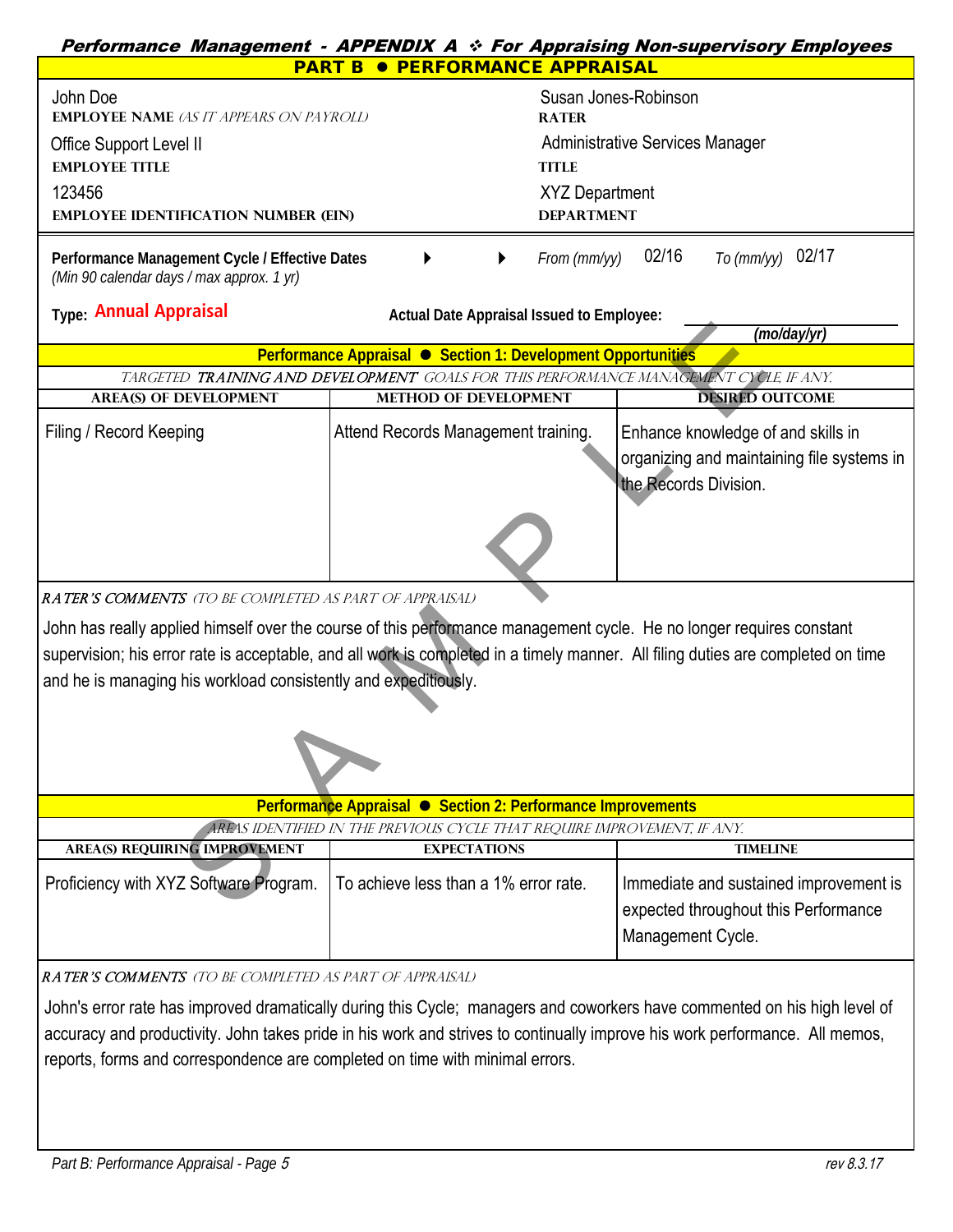| <b>Performance Management - APPENDIX A <math>\cdot \cdot</math> For Appraising Non-supervisory Employees</b>                                                                                                                                                                                                                                                                                                                                                                                                                                                |                                               |                     |
|-------------------------------------------------------------------------------------------------------------------------------------------------------------------------------------------------------------------------------------------------------------------------------------------------------------------------------------------------------------------------------------------------------------------------------------------------------------------------------------------------------------------------------------------------------------|-----------------------------------------------|---------------------|
| <b>Performance Appraisal ● Section 3: Organizational Conduct</b>                                                                                                                                                                                                                                                                                                                                                                                                                                                                                            |                                               | <b>RATING</b>       |
| Attendance and Punctuality (the degree to which the employee can be depended upon to be available for work and<br>to fulfill position responsibilities)<br>Time off is requested and/or scheduled in advance<br>$\blacktriangleright$ Work is begun on time<br>▶ Partial and full day absences follow guidelines<br>> Job duties are covered while on annual leave (unless concurrent with an approved leave of absence)                                                                                                                                    |                                               | <b>SURPASSES</b>    |
|                                                                                                                                                                                                                                                                                                                                                                                                                                                                                                                                                             |                                               | <b>SUCCESSFUL</b>   |
|                                                                                                                                                                                                                                                                                                                                                                                                                                                                                                                                                             |                                               | <b>INCONSISTENT</b> |
|                                                                                                                                                                                                                                                                                                                                                                                                                                                                                                                                                             |                                               | <b>UNACCEPTABLE</b> |
| Interactions with Others (the extent to which the employee shows understanding & sensitivity to the needs and<br>problems of others internal to the organization or doing business with the County, i.e., contractors, consultants, etc.)<br>▶ Working relationships are effective<br>▶ Positive image of self and others is displayed<br>Respectful and cooperative demeanor is observed<br>Work Habits (the manner in which the employee conducts him or herself in the work environment)<br>Applicable laws, rules, policies and directives are observed |                                               | <b>SURPASSES</b>    |
|                                                                                                                                                                                                                                                                                                                                                                                                                                                                                                                                                             |                                               | <b>SUCCESSFUL</b>   |
|                                                                                                                                                                                                                                                                                                                                                                                                                                                                                                                                                             |                                               |                     |
|                                                                                                                                                                                                                                                                                                                                                                                                                                                                                                                                                             |                                               | <b>INCONSISTENT</b> |
|                                                                                                                                                                                                                                                                                                                                                                                                                                                                                                                                                             |                                               | <b>UNACCEPTABLE</b> |
|                                                                                                                                                                                                                                                                                                                                                                                                                                                                                                                                                             |                                               | <b>SURPASSES</b>    |
| Safety standards and procedures are followed<br>▶ County equipment is properly used and maintained                                                                                                                                                                                                                                                                                                                                                                                                                                                          | $\boldsymbol{\Theta}$                         | <b>SUCCESSFUL</b>   |
|                                                                                                                                                                                                                                                                                                                                                                                                                                                                                                                                                             | $\left( \begin{array}{c} \end{array} \right)$ | <b>INCONSISTENT</b> |
|                                                                                                                                                                                                                                                                                                                                                                                                                                                                                                                                                             |                                               | <b>UNACCEPTABLE</b> |
| <b>CATEGORY NARRATIVE</b> (REFLECTS AN OVERVIEW OF PERFORMANCE CATEGORY RATINGS FOR SECTION 3)                                                                                                                                                                                                                                                                                                                                                                                                                                                              |                                               |                     |
| John consistently arrives to work on time. He never misses work without prior approval and appropriate notification; he has had<br>no unscheduled absences during this rating period. John consistently maintains effective working relationships with his<br>coworkers and supervisor. His demeanor is pleasant and courteous. He complies with work rules and procedures as directed<br>and follows physical lifting safety procedures established for staff working in the Records Division.                                                             |                                               |                     |
| Performance Appraisal ● Section 4: Customized Performance Dimensions                                                                                                                                                                                                                                                                                                                                                                                                                                                                                        |                                               | <b>RATING</b>       |
| PLEASE RATE THIS EMPLOYEE FOR EACH DIMENSION LISTED                                                                                                                                                                                                                                                                                                                                                                                                                                                                                                         |                                               |                     |
| Adaptability (the efficiency with which the employee works under stress and responds to change)<br>• Changes in assignments, supervision, work schedules or locations are well received                                                                                                                                                                                                                                                                                                                                                                     |                                               | <b>SURPASSES</b>    |
|                                                                                                                                                                                                                                                                                                                                                                                                                                                                                                                                                             | $\hat{\mathbf{e}}$                            |                     |
| • Professional demeanor is observed in tough situations<br>• Competing demands are effectively handled within the scope of the position                                                                                                                                                                                                                                                                                                                                                                                                                     |                                               | <b>SUCCESSFUL</b>   |
|                                                                                                                                                                                                                                                                                                                                                                                                                                                                                                                                                             |                                               | <b>INCONSISTENT</b> |
|                                                                                                                                                                                                                                                                                                                                                                                                                                                                                                                                                             |                                               | <b>UNACCEPTABLE</b> |
|                                                                                                                                                                                                                                                                                                                                                                                                                                                                                                                                                             |                                               |                     |

Clear Ratings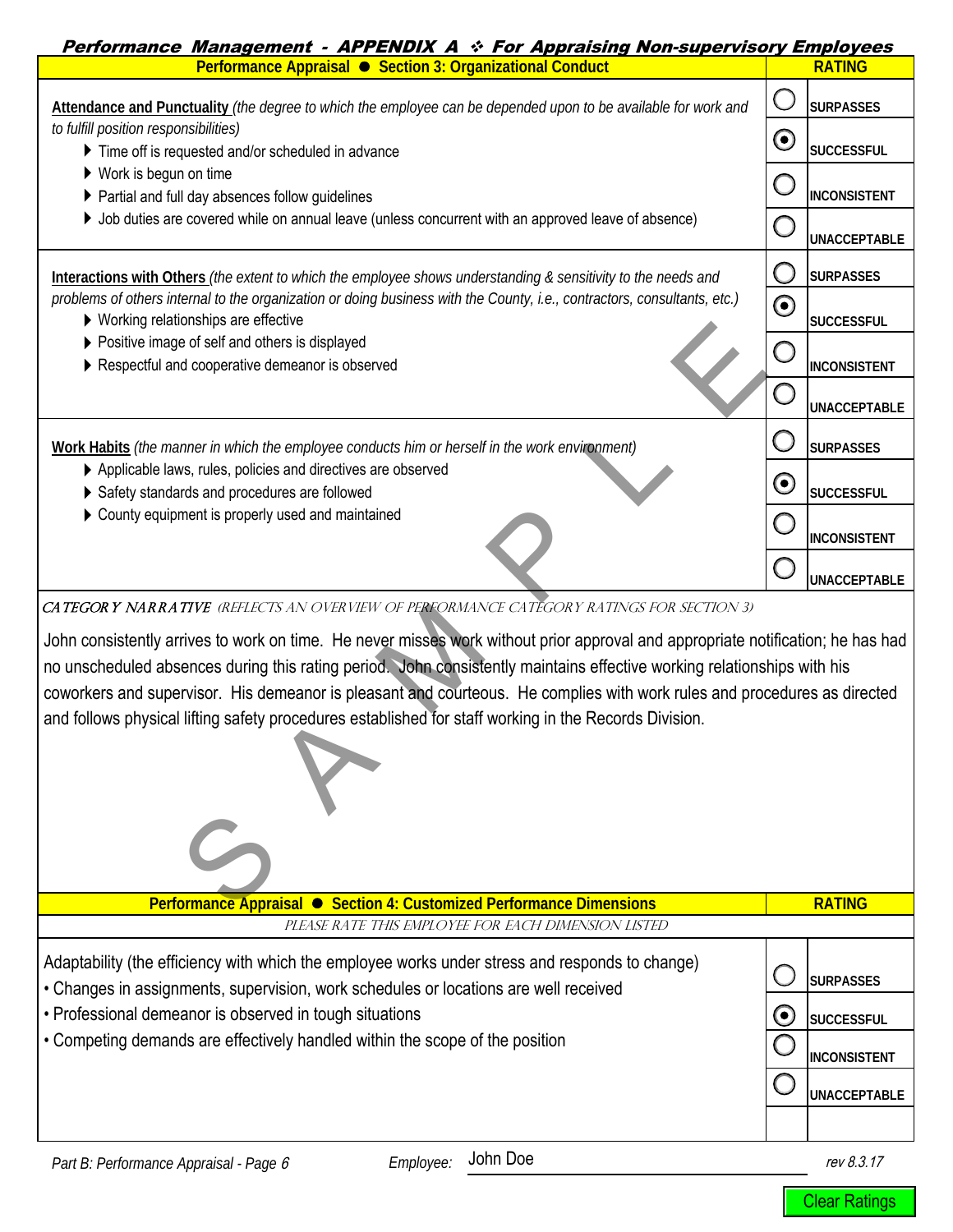| <b>Performance Management - APPENDIX A ☆ For Appraising Non-supervisory Employees</b>                                                                        |                      |                     |
|--------------------------------------------------------------------------------------------------------------------------------------------------------------|----------------------|---------------------|
| Performance Appraisal ● Section 4: Customized Performance Dimensions (cont'd)                                                                                |                      | <b>RATING</b>       |
| Communications (the extent to which the employee applies routine oral and written communication skills<br>in daily work assignments)                         |                      | <b>SURPASSES</b>    |
| Unfamiliar terms and instructions are clarified                                                                                                              | $\boldsymbol{\odot}$ | <b>SUCCESSFUL</b>   |
| • Appropriate individuals are kept adequately informed of changes or new information<br>• Oral and written communications are clear and easy to understand   |                      | <b>INCONSISTENT</b> |
|                                                                                                                                                              |                      | <b>UNACCEPTABLE</b> |
|                                                                                                                                                              |                      |                     |
| Customer Service (the degree to which the employee provides effective front-line services to external<br>customers)                                          |                      | <b>SURPASSES</b>    |
| • Customer confidence is increased through education                                                                                                         | $\boldsymbol{\odot}$ | <b>SUCCESSFUL</b>   |
| • Customers receive accurate guidance in service processing<br>• Customers are provided information consistent with the complexity and nature of their needs |                      | <b>INCONSISTENT</b> |
|                                                                                                                                                              |                      | <b>UNACCEPTABLE</b> |
|                                                                                                                                                              |                      |                     |
|                                                                                                                                                              |                      | <b>SURPASSES</b>    |
|                                                                                                                                                              |                      | <b>SUCCESSFUL</b>   |
|                                                                                                                                                              |                      | <b>INCONSISTENT</b> |
|                                                                                                                                                              |                      | <b>UNACCEPTABLE</b> |
|                                                                                                                                                              |                      |                     |
|                                                                                                                                                              |                      | <b>SURPASSES</b>    |
|                                                                                                                                                              |                      | <b>SUCCESSFUL</b>   |
|                                                                                                                                                              |                      | <b>INCONSISTENT</b> |
|                                                                                                                                                              |                      | <b>UNACCEPTABLE</b> |
| CATECORY NARRATIVE (REELECTS AN OVERVIEW OF PERFORMANCE CATECORY RATINGS FOR SECTION A)                                                                      |                      |                     |

#### CATEGORY NARRATIVE (REFLECTS AN OVERVIEW OF PERFORMANCE CATEGORY RATINGS FOR SECTION 4)

John adjusts well to changes in the workplace. He looks for ways to streamline procedures to improve efficiency and customer service. He sets priorities and adjusts them as needed when unexpected situations arise. John takes messages, writes correspondence, deals with customers and coworkers with sufficient attention to detail. His reports are accurate and well written using proper grammar and punctuation. John maintains a competent and professional demeanor in dealing with clients and the public. He is courteous and knowledgeable and answers all questions promptly and accurately.